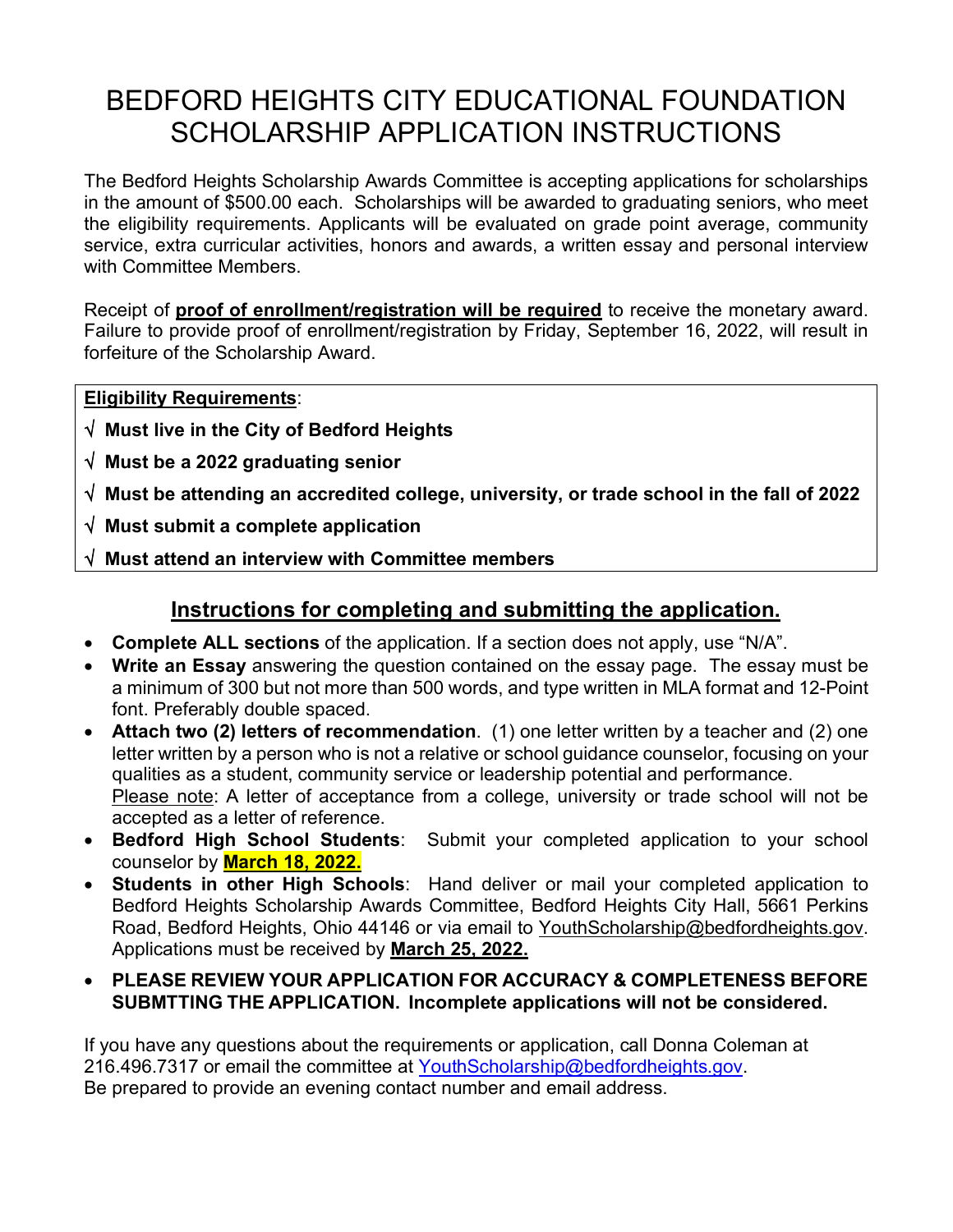#### BEDFORD HEIGHTS SCHOLARSHIP APPLICATION

#### **Scholarship Awards Committee Members:**

Jason Hubbard, Chair Donna Coleman, Recording Secretary Jeanette Cardwell Nikkia Jolly Barbara McBee

1

#### **PERSONAL INFORMATION (Please Print):**

| Last Name                                                                                          | First Name |            | Middle                                                                           |  |
|----------------------------------------------------------------------------------------------------|------------|------------|----------------------------------------------------------------------------------|--|
| <b>Street Address</b>                                                                              | City       | State      | Zip Code                                                                         |  |
| E-mail Address                                                                                     |            |            | Date of Birth                                                                    |  |
|                                                                                                    |            |            |                                                                                  |  |
| Student resides with: _______ Parent(s) _________ Guardian N/A                                     |            |            |                                                                                  |  |
| Parent/Guardian Last Name                                                                          |            | First Name |                                                                                  |  |
| Parent/Guardian E-mail Address                                                                     |            |            | Evening Telephone Number                                                         |  |
| <b>ACADEMIC INFORMATION (Please Print):</b>                                                        |            |            |                                                                                  |  |
|                                                                                                    |            |            |                                                                                  |  |
| Name of High School Guidance Counselor                                                             |            |            | COLLEGE, UNIVERSITY OR TRADE SCHOOL CHOICE(S): _________________________________ |  |
| HAVE YOU BEEN ACCEPTED? ______ Yes ________ No                                                     |            |            |                                                                                  |  |
| HAVE YOU SELECTED A MAJOR/TRADE? _____ Yes _____ No<br>IF YES, WHAT MAJOR/TRADE HAVE YOU SELECTED? |            |            |                                                                                  |  |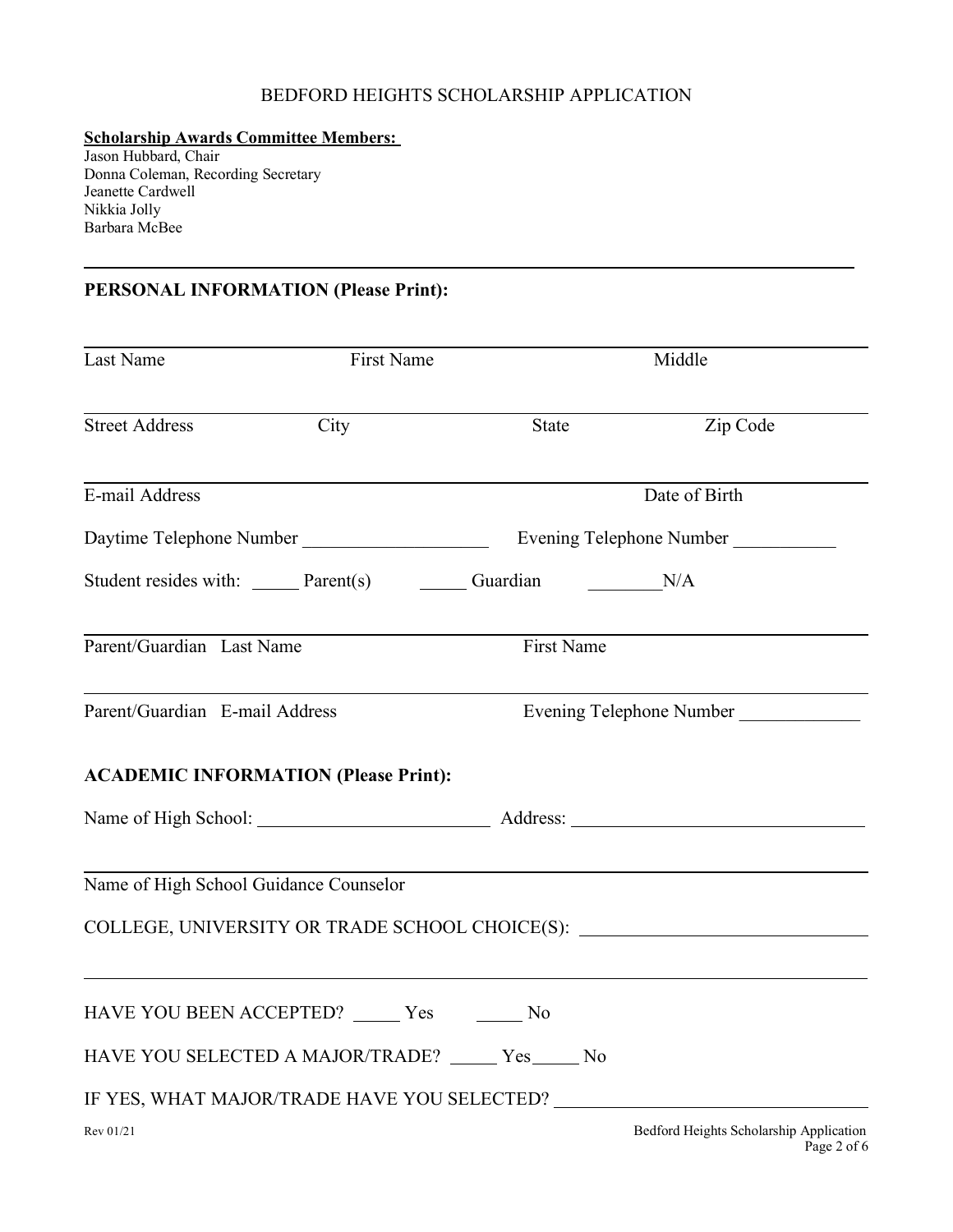#### **TO BE COMPLETED BY YOUR HIGH SCHOOL GUIDANCE COUNSELOR:**

Dear Guidance Counselor:

This student is applying for a scholarship. Kindly provide the information requested below so that the Bedford Heights Scholarship Awards Committee can evaluate this candidate. Thank you. **(Please Print)**

Date of Graduation Class Rank/No. in Class Grade Point Average

#### **ADDITIONAL INFORMATION ABOUT THE APPLICANT TO BE CONSIDERED BY THE COMMITTEE (Please Print):**

Guidance Counselor

Print Name Signature

 $\mathcal{L} = \{ \mathcal{L} \mid \mathcal{L} \in \mathcal{L} \}$  , where  $\mathcal{L} = \{ \mathcal{L} \mid \mathcal{L} \in \mathcal{L} \}$ 

Telephone Number \_\_\_\_\_\_\_\_\_\_\_\_\_\_\_\_\_\_\_\_\_\_\_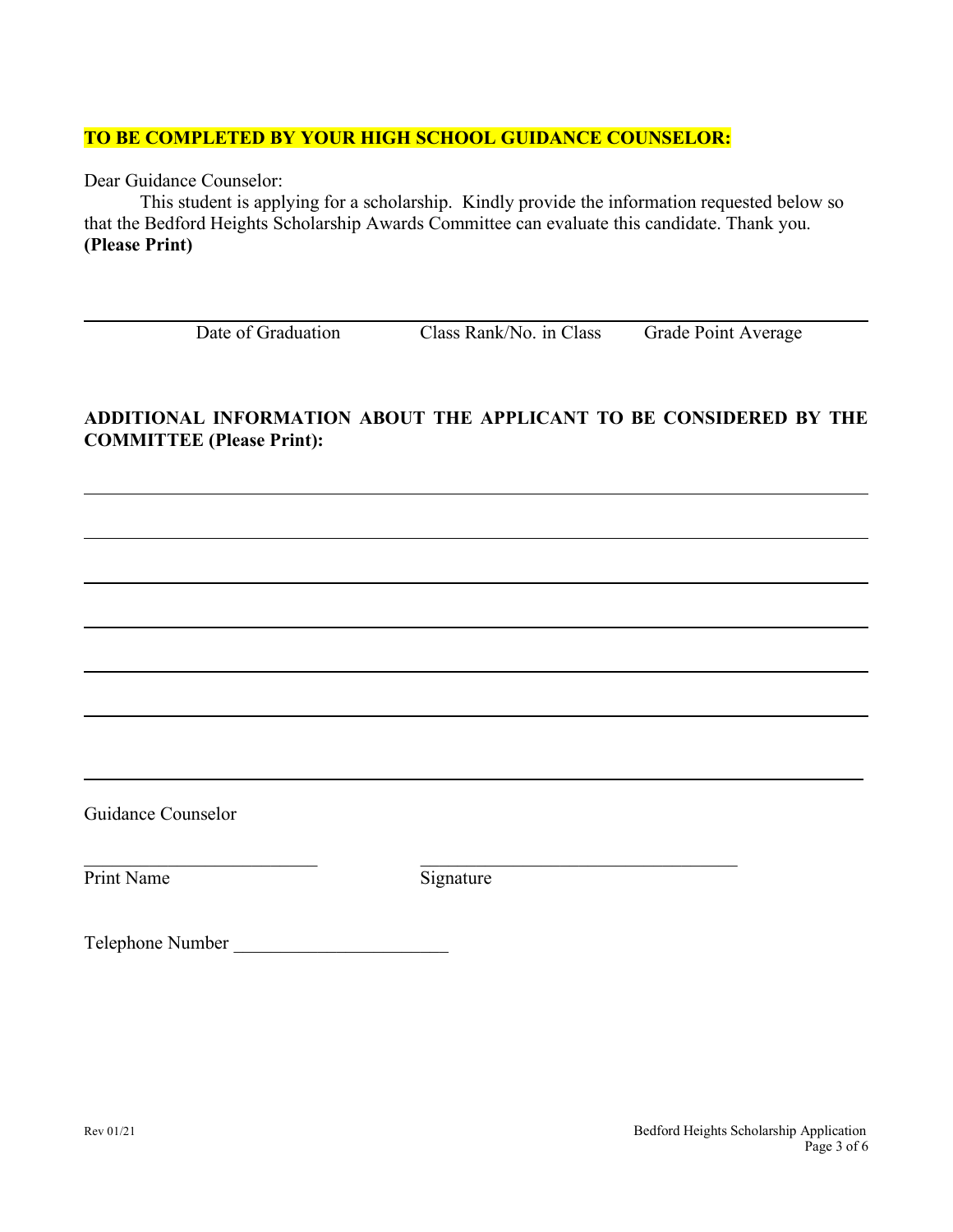#### COMMUNITY SERVICE, EXTRACURRICULAR ACTIVITIES, HONORS AND AWARDS: (\*If you have additional information to list, please attach it to this application) (Please Print)

| <b>Community Service</b>         | Name of Organization and Office held if any      | Year(s) |
|----------------------------------|--------------------------------------------------|---------|
| *Brief description of<br>duties  |                                                  |         |
|                                  |                                                  |         |
| <b>School Activities</b>         | Name of Organization/Club and Office held if any | Year(s) |
| *Brief descriptions of<br>duties |                                                  |         |
|                                  |                                                  |         |
| Employment                       | <b>Name of Employer</b>                          | Year(s) |
|                                  |                                                  |         |
| <b>Honors and Awards</b>         | <b>Honor or Award Received</b>                   | Year(s) |
|                                  |                                                  |         |
|                                  |                                                  |         |
|                                  |                                                  |         |
|                                  |                                                  |         |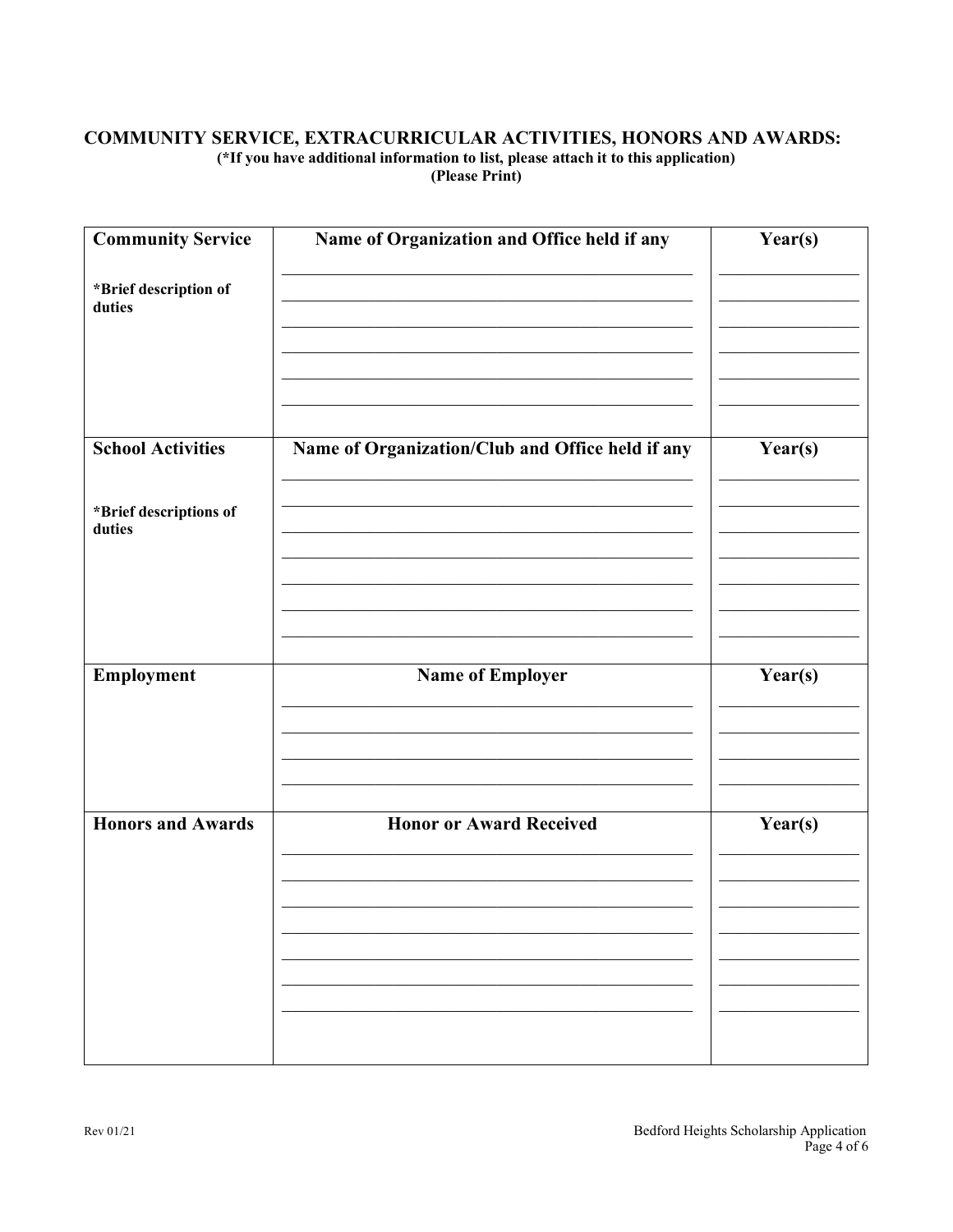**ESSAY:** In a minimum of three hundred (300) but not more than five hundred (500) words in MLA format, double spaced and using 12-point font, please respond to the following question.

#### **QUESTION:**

**If you could create & present a 10-minute TED Talk / Podcast, what Topic would you speak about and why?**